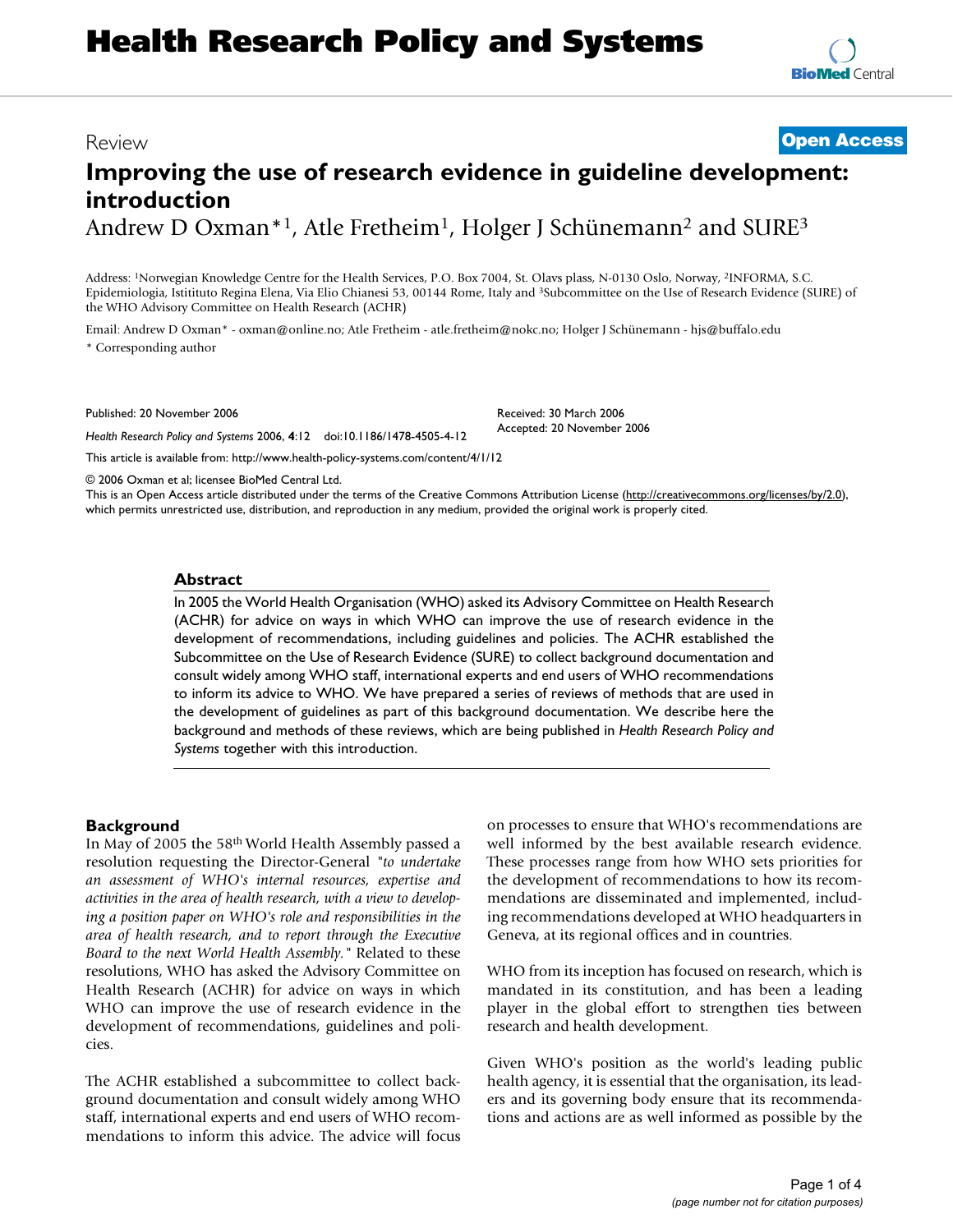best available research evidence. WHO has strived to do this for over 50 years with much success.

However, major new developments have occurred since WHO was established that have led governments around the world to reconsider the methods that they use to ensure that decisions about health care and public health are well informed by research evidence. This reflection and subsequent changes in how recommendations about health are developed have been driven by recognition of gaps between available research evidence and what is done in practice, variations in practice and outcomes, concerns about the quality of health care, and rising health care costs.

Increasingly governments, professional and consumer organisations are demanding more rigorous processes to ensure that health decisions are well informed by the best available research evidence. The processes, in contrast with traditional approaches that rely heavily on the opinions of experts, demand systematic and transparent approaches to access, synthesise and interpret research evidence; and to integrate that evidence with the other information, values and judgements to formulate recommendations. The need for more rigorous processes is underscored by evidence of inconsistencies between the available evidence and expert recommendations [1,2], insufficient use of the available evidence [3,4], and other insufficiencies in how guidelines and recommendations are developed [5-12]. Similar criticisms have been raised and calls have been made for better use of research evidence for health care management and policy making, as well [13-15].

WHO has the opportunity and the mandate to capitalise on these advances and to assist its member states to do so. This is essential to ensure that decisions about health are well informed by research evidence, and that these decisions lead to effective, efficient and equitable actions towards achieving WHO's goal: the attainment by all peoples of the highest possible level of health.

As part of the background documentation to inform ACHR's advice to WHO we have prepared a series of reviews on the following topics:

- Guidelines for guidelines [16]
- Priority setting [17]
- Group composition and consultation process [18]
- Managing conflicts of interest [19]
- Group processes [20]
- Determining which outcomes are important [21]
- Deciding what evidence to include [22]
- Synthesis and presentation of evidence [23]
- Grading evidence and recommendations [24]
- Integrating values and consumer involvement [25]

• Incorporating considerations of cost-effectiveness, affordability and resource implications [26]

- Incorporating considerations of equity [27]
- Adaptation, applicability and transferability [28]
- Reporting guidelines [29]
- Disseminating and implementing guidelines [30]
- Evaluation [31]

We have used the term 'guidelines' broadly to include a wide range of recommendations that WHO makes, including clinical, public health and health policy recommendations. Although much of the literature that we have reviewed has focused on clinical practice guidelines, we have tried to incorporate corresponding literature for public health guidelines and health policy recommendations.

The reviews are not full systematic reviews, although we have aimed to be reasonably systematic and transparent about the methods we have used and the basis for the recommendations that we have made. For each review we began with a series of key questions that were vetted amongst the authors and the ACHR Subcommittee on the Use of Research Evidence (SURE). The first author of each review conducted searches for relevant literature and prepared the first draft. The search strategies that were used are summarised in each review. We did not always conduct exhaustive reviews. We tried first to identify existing systematic reviews that addressed the questions that we asked and, secondarily, if we did not find a systematic review, relevant methodological research. When there was a paucity of research, we have also included some descriptive literature or, in some cases, evidence that was not directly related to guidelines development.

Each review includes short summaries of what WHO and other organisations are doing, our key findings in relationship to each of the questions that we asked, a discussion of those findings and some suggestions for further work that is needed. Our answers to the key questions that we asked are summarised in the abstract of each review.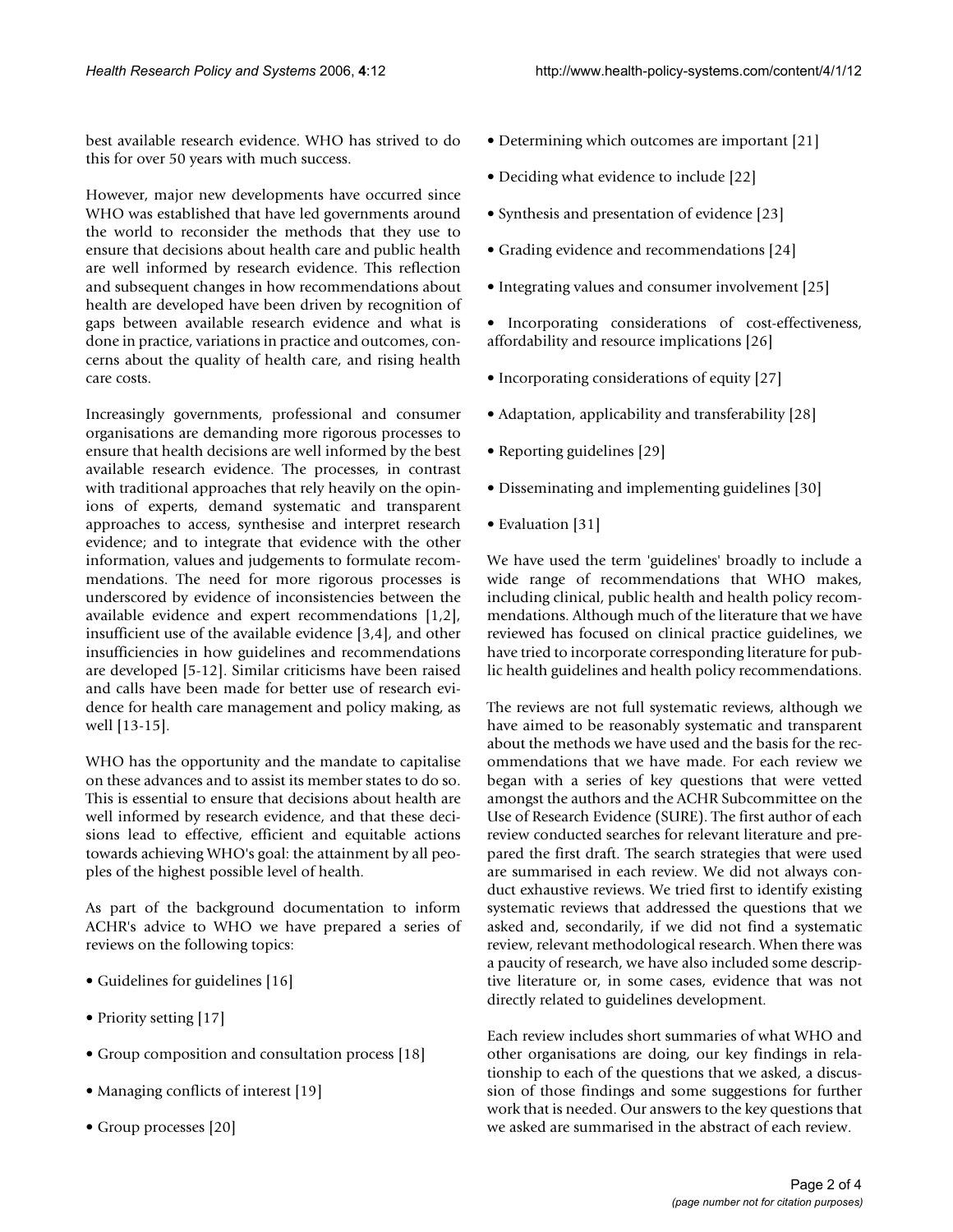A draft of each review was first discussed and revised by the authors. The reviews were also circulated to the ACHR SURE members and discussed by the subcommittee. After peer review the articles were revised by the authors and updated if necessary. We are grateful to the editors of *Health Research Policy and Systems* for agreeing to publish these papers in their journal. In addition to benefiting from their editorial support, this has enabled us to take advantage of the BioMed Central's open peer review system to help ensure the quality of our reviews and advice. We also believe that these reviews are of wide interest to other organisations and individuals that are responsible for developing guidelines or health policy.

In addition to this series of reviews that is being published in *Health Research Policy and Systems*, we have conducted reviews of what WHO is currently doing, using both document analyses and interviews and we have conducted a survey of initiatives around the world that support the use of research evidence in developing guidelines or health policy. We have referred to these reports, which are being published separately, where relevant in the reviews in this series.

Preliminary advice from the ACHR has already been discussed with the leadership of WHO. It has been positively received and, to some extent, is being acted upon already. Before delivering our final report and advice to WHO, we will consult with a reference panel and others within and outside of WHO. We look forward to working with WHO to help implement this advice. We hope that it will assist WHO to better serve its member states by ensuring that its recommendations are well-informed by the best available research evidence, and by enabling those responsible for making decisions to make well-informed choices.

#### **Competing interests**

ADO and AF work for the Norwegian Knowledge Centre forthe Health Services, an agency funded by the Norwegian government that produces systematic reviews and health technology assessments. All three authors are contributors to the Cochrane Collaboration. ADO and HJS are members of the GRADE Working Group. HJS is documents editor and chair of the documents development and implementation committee for the American Thoracic Society and senior editor of the American College of Chest Physicians' Antithrombotic and Thrombolytic Therapy Guidelines.

# **Authors' contributions**

ADO prepared the first draft of this introduction. AF and HJS contributed to drafting and revising it.

### **Acknowledgements**

We gratefully acknowledge WHO and the Norwegian Knowledge Centre forthe Health Services for financial support, the other authors of these

reviews for their contributions, the other members of the ACHR SURE, and all of those who have provided us with feedback on earlier versions of this paper and the others in this series. The members of SURE include: Andy Haines, Ana Langer, Andy Oxman (chair), Tikki Pang (WHO), Ulysses Panisset (WHO), Judith Whitworth (chair of the ACHR).

#### **References**

- 1. Oxman AD, Guyatt GH: **The science of reviewing research.** *Annals of the New York Academy of Science* 1993, **703:**125-34.
- 2. Antman EM, Lau J, Kupelnick B, Mosteller F, Chalmers TC: **[A com](http://www.ncbi.nlm.nih.gov/entrez/query.fcgi?cmd=Retrieve&db=PubMed&dopt=Abstract&list_uids=1535110)parison of results of meta-analyses of randomized control [trials and recommendations of clinical experts. Treatments](http://www.ncbi.nlm.nih.gov/entrez/query.fcgi?cmd=Retrieve&db=PubMed&dopt=Abstract&list_uids=1535110) [for myocardial infarction.](http://www.ncbi.nlm.nih.gov/entrez/query.fcgi?cmd=Retrieve&db=PubMed&dopt=Abstract&list_uids=1535110)** *JAMA* 1992, **268:**240-248.
- 3. Silagy CA, Stead LF, Lancaster T: **[Use of systematic reviews in](http://www.ncbi.nlm.nih.gov/entrez/query.fcgi?cmd=Retrieve&db=PubMed&dopt=Abstract&list_uids=11597966) [clinical practice guidelines: case study of smoking cessation.](http://www.ncbi.nlm.nih.gov/entrez/query.fcgi?cmd=Retrieve&db=PubMed&dopt=Abstract&list_uids=11597966)** *BMJ* 2001, **323:**833-36.
- 4. Vigna-Taglianti F, Vineis P, Liberati A, Faggiano F: **[Quality of system](http://www.ncbi.nlm.nih.gov/entrez/query.fcgi?cmd=Retrieve&db=PubMed&dopt=Abstract&list_uids=16461333)[atic reviews used in guidelines for oncology practice.](http://www.ncbi.nlm.nih.gov/entrez/query.fcgi?cmd=Retrieve&db=PubMed&dopt=Abstract&list_uids=16461333)** *Annals of Oncology* 2006, **17:**691-701.
- 5. Bradbury J: **Storm over WHO-ISH hypertension guidelines.** *Lancet* 1999, **353:**563.
- 6. Horton R: **[WHO: the casualties and compromises of renewal.](http://www.ncbi.nlm.nih.gov/entrez/query.fcgi?cmd=Retrieve&db=PubMed&dopt=Abstract&list_uids=12047986)** *Lancet* 2002, **359:**1605-11.
- 7. Laing R, Waning B, Gray A, Ford N, t Hoen E: **25 years of the WHO essential medicines lists: progress and challenges.** *Lancet* 2003, **36:**1723-9.
- 8. McCarthy M: **[Critics slam draft WHO report on homoeopa](http://www.ncbi.nlm.nih.gov/entrez/query.fcgi?cmd=Retrieve&db=PubMed&dopt=Abstract&list_uids=16130229)[thy.](http://www.ncbi.nlm.nih.gov/entrez/query.fcgi?cmd=Retrieve&db=PubMed&dopt=Abstract&list_uids=16130229)** *Lancet* 2005, **366:**705.
- 9. Oxman AD, Lavis JN, Fretheim A: **The use of evidence in WHO recommendations.** *Lancet* in press.
- 10. Shaneyfelt TM, Mayo-Smith MF, Rothwangl J: **[Are guidelines fol](http://www.ncbi.nlm.nih.gov/entrez/query.fcgi?cmd=Retrieve&db=PubMed&dopt=Abstract&list_uids=10349893)lowing guidelines? The methodological quality of clinical [practice guidelines in the peer-reviewed medical literature.](http://www.ncbi.nlm.nih.gov/entrez/query.fcgi?cmd=Retrieve&db=PubMed&dopt=Abstract&list_uids=10349893)** *JAMA* 1999, **281:**1900-5.
- 11. Grilli R, Magrini N, Penna A, Mura G, Liberati A: **[Practice guide](http://www.ncbi.nlm.nih.gov/entrez/query.fcgi?cmd=Retrieve&db=PubMed&dopt=Abstract&list_uids=10675167)[lines developed by specialty societies: the need for a critical](http://www.ncbi.nlm.nih.gov/entrez/query.fcgi?cmd=Retrieve&db=PubMed&dopt=Abstract&list_uids=10675167) [appraisal.](http://www.ncbi.nlm.nih.gov/entrez/query.fcgi?cmd=Retrieve&db=PubMed&dopt=Abstract&list_uids=10675167)** *Lancet* 2000, **355:**103-6.
- 12. Grol R, Dalhuijsen J, Thomas S, Veld C, Rutten G, Mokkink H: **[Attributes of clinical guidelines that influence use of guide](http://www.ncbi.nlm.nih.gov/entrez/query.fcgi?cmd=Retrieve&db=PubMed&dopt=Abstract&list_uids=9748183)[lines in general practice: observational study.](http://www.ncbi.nlm.nih.gov/entrez/query.fcgi?cmd=Retrieve&db=PubMed&dopt=Abstract&list_uids=9748183)** *BMJ* 1998, **317:**858-61.
- 13. Lavis JN, Posada FB, Haines A, Osei E: **[Use of research to inform](http://www.ncbi.nlm.nih.gov/entrez/query.fcgi?cmd=Retrieve&db=PubMed&dopt=Abstract&list_uids=15519634) [policymaking.](http://www.ncbi.nlm.nih.gov/entrez/query.fcgi?cmd=Retrieve&db=PubMed&dopt=Abstract&list_uids=15519634)** *Lancet* 2004, **364:**1615-21.
- 14. Lavis JN, Davies H, Oxman AD, Denis JL, Golden-Biddle K, Ferlie E: **[Towards systematic reviews that inform health care man](http://www.ncbi.nlm.nih.gov/entrez/query.fcgi?cmd=Retrieve&db=PubMed&dopt=Abstract&list_uids=16053582)[agement and policy-making.](http://www.ncbi.nlm.nih.gov/entrez/query.fcgi?cmd=Retrieve&db=PubMed&dopt=Abstract&list_uids=16053582)** *J Health Serv Res Policy* 2005, **10(Suppl 1):**35-48.
- 15. Sheldon TA: **[Making evidence synthesis more useful for man](http://www.ncbi.nlm.nih.gov/entrez/query.fcgi?cmd=Retrieve&db=PubMed&dopt=Abstract&list_uids=16053579)[agement and policy-making.](http://www.ncbi.nlm.nih.gov/entrez/query.fcgi?cmd=Retrieve&db=PubMed&dopt=Abstract&list_uids=16053579)** *J Health Serv Res Policy* 2005, **10(Suppl 1):**1-5.
- 16. Schünemann HJ, Fretheim A, Oxman AD: **Improving the Use of Research Evidence in Guideline Development: 1. Guidelines for guidelines.** *Health Res Policy Syst* 2006.
- 17. Oxman AD, Schünemann HJ, Fretheim A: **Improving the Use of Research Evidence in Guideline Development: 2. Priority setting.** *Health Res Policy Syst* 2006.
- 18. Fretheim A, Schünemann HJ, Oxman AD: **Improving the Use of Research Evidence in Guideline Development: 3. Group composition.** *Health Res Policy Syst* 2006.
- 19. Boyd E, Bero L: **Improving the Use of Research Evidence in Guideline Development: 4. Managing conflicts of interest.** *Health Res Policy Syst* 2006.
- 20. Fretheim A, Schünemann HJ, Oxman AD: **Improving the Use of Research Evidence in Guideline Development: 5. Group processes.** *Health Res Policy Syst* 2006.
- 21. Schünemann HJ, Oxman AD, Fretheim A: **Improving the Use of Research Evidence in Guideline Development: 6. Determining which outcomes are important.** *Health Res Policy Syst* 2006.
- 22. Oxman AD, Fretheim A, Schünemann HJ: **Improving the Use of Research Evidence in Guideline Development: 7. Deciding what evidence to include.** *Health Res Policy Syst* 2006.
- 23. Oxman AD, Schünemann HJ, Fretheim A: **Improving the Use of Research Evidence in Guideline Development: 8. Synthesis and presentation of evidence.** *Health Res Policy Syst* 2006.